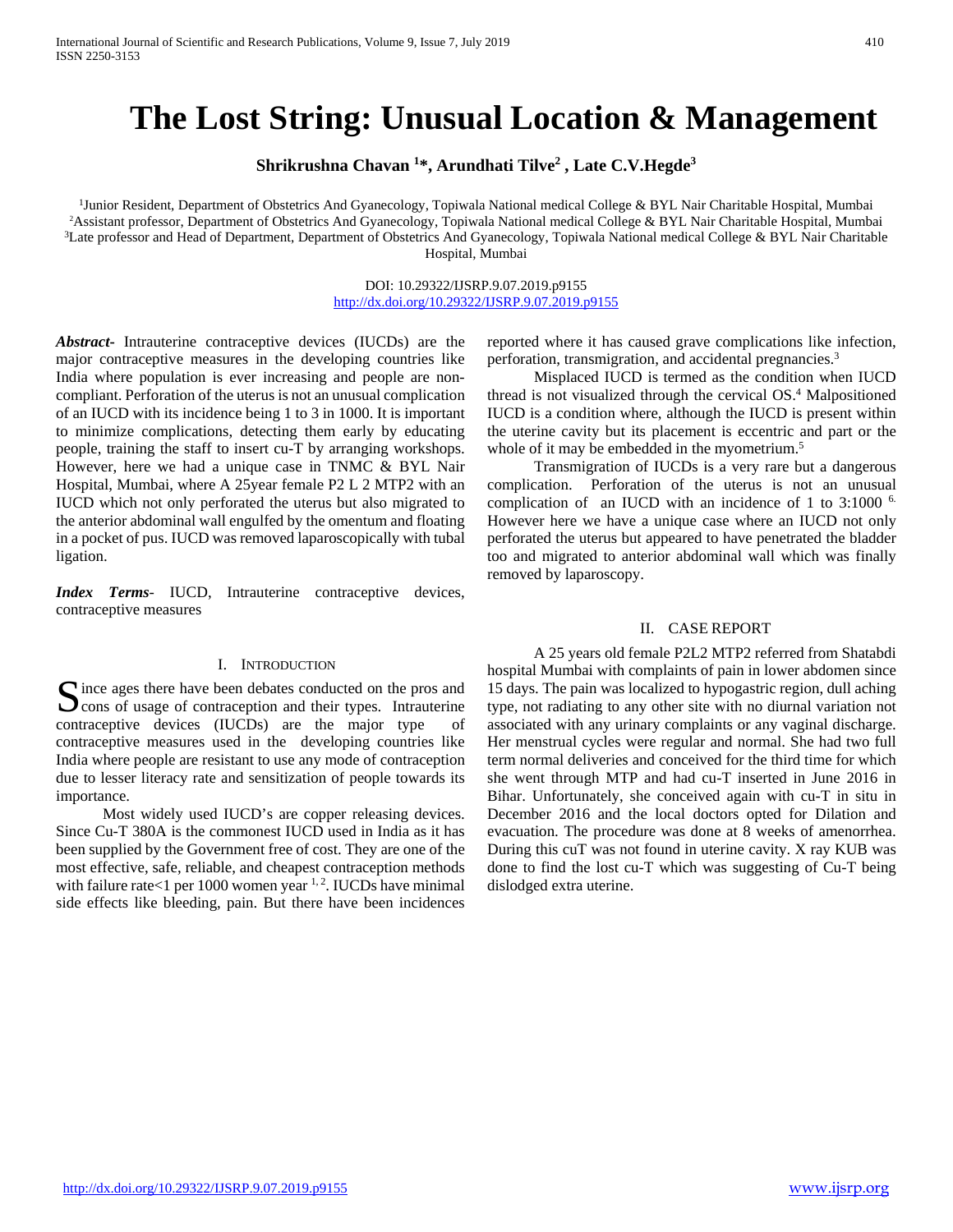

**Figure 1**<br>**Figure 2**<br>**Summer extrauterine cu-T** 2.CT-IVP showing IUCD outside uterus **1.X-ray KUB showing extrauterine cu-T** 

 Patient was referred to our center with USG showing a cystic anechoic out-pouching of urinary bladder containing cu-T . Her Per abdominal examination was not significant. On, bimanual examination a mass of 2x2 cm was palpable anteriorly. Hence we decided to do CT IVP to confirm the location which was suggestive of IUCD displaced outside uterus above urinary bladder(figure 2). There was no significant defect in uterus.

Location was not clear from the imaging hence further to approach cystoscopically or laproscopically was a dilemma. Laparoscopic approach was decided through which the strings were found hanging below anterior abdominal wall, which was thought to be located in the urinary bladder(figure 3). Adhesiolysis was done and found that there was a pus pocket of 4x4 cm where IUCD was engulfed in that by omentum. The offending IUCD was removed and Tubal Ligation was done. The post-operative status was uneventful.



**Figure 3 3. IUCD thread hanging engulfed by omentum adhered to anterior abdominal wall**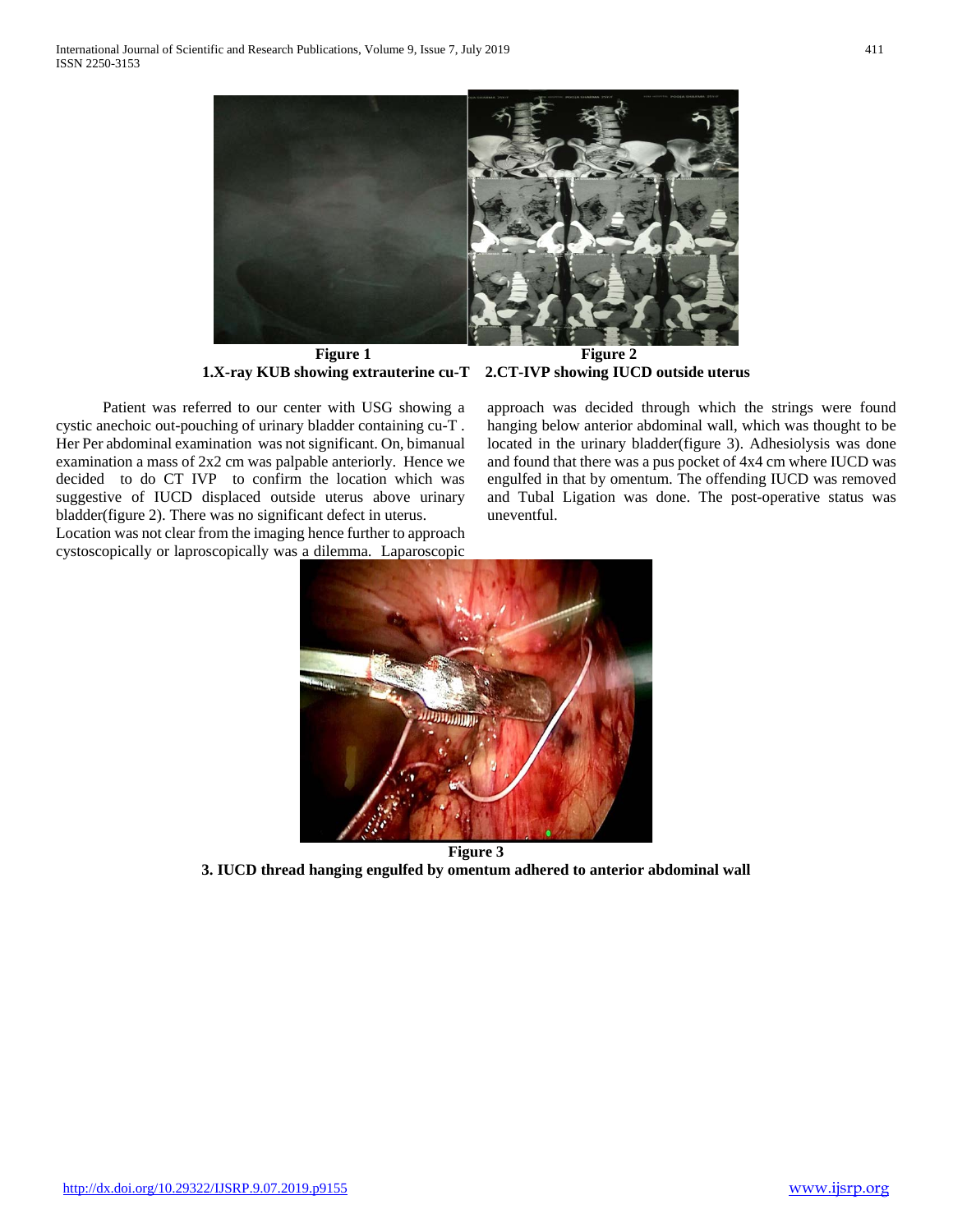

Figure 4 **Figure 5 4. Iucd inside pus pocket 5.Laproscopic Iucd removal**

# III. DISCUSSION

There are 3 generations of IUCD. Cu-T which is 2<sup>nd</sup> generation is most commonly used. Out of which cu-T 380A is most commonly used as it is supplied free of cost by government of India. It can be inserted post-placental, post abortal, post menstrual within 5 days in parous women. It is effective for 10 years once inserted, so if reinserted after the 1<sup>st</sup> it almost covers the reproductive period of a women, as good as permanent contraception i.e. sterilization. Contraindications for IUCD insertion are pregnancy, pelvic inflammatory disease, genital Koch's, genital malignancy, mullerian anomaly, postpartum hemorrhage in case of PPIUCD. It may cause complications like menorrhagia, irregular bleeding, pelvic inflammatory diseases, ectopic pregnancy and silent uterine perforation.<sup>7, 8</sup>

Most perforation occurs at the time of insertion  $8$  while migration occurs after that. Parity, timing of IUCD insertion, uterine position, abortions, type of IUCD and the operator experience and skill, these factors are responsible for transmigration.7 Chronic inflammatory process iniatiated by copper content of the IUCDs which leads to the erosion of the uterine wall causing its migration. 9 Uterine contractions and the pressure difference between the uterine (high) and the peritoneal cavity  $(low)^8$  further facilitates it while the migration in the peritoneal cavity is facilitated by the contractions of the abdominal organs as well as movement of the peritoneal fluid.<sup>1,8</sup>

 Most perforation go undetected as it may lead to transient pain and bleeding at the time of insertion. Perforation is suspected if thread is missing and unexplained abdominal or pelvic pain. Diagnosis in can be done with USG and CT.

 If USG is not available or non-affording patient, plain Xray of the abdomen is done to see its presence in the pelvis or abdomen (when IUCD is not loclised on USG). Uterine sound is used to measure the distance of the IUCD from the uterus during an X-ray. IUCD located in abdominal cavity should be removed urgently even in asymptomatic patients<sup>10</sup> because of risk of dangerous complications like bowel perforation, rectovaginal fistula, rectal strictures, bladder perforation, bowel obstruction, appendiceal perforation and mesenteric perforation, peritonitis.11 Laparoscopy is a preferred modality for the removal of all types of misplaced or malpositioned IUCDs,  $^{12}$  if it fails then laparotomy is required. Hysteroscopy can be used to remove cu-T in uterine cavity or embedded in the myometrium.

## IV. CONCLUSION

 Effective contraception is need of time in India where the population is ever increasing with limited resources. People should be motivated to use cafeteria approach of contraception. It is important to minimize complications, detecting them early by educating people, training the staff to insert cu-T by arranging workshops. Increasing participation by incentives thereby improving quality of life by spacing children and eventually reduce maternal mortality.

#### **REFERENCES**

- [1] Gunbey HP, Sayit AT, Idilman IS, Aksoy O. Migration of intrauterine devices with radiological findings: report on two cases. BMJ case reports. 2014; 2014:bcr2013202522.
- [2] Anna G. Dewhurst's textbook of obstetrics & gynaecology. Edmonds DK, editor. Contraception. 7th Ed. India: Wiley; 2007:309-10.
- [3] Cumming GP, Bramwell SP, Lees DA. An unusual case of cystolithiasis: A urological elsson for gynaecologists. Br J Obstet Gyaecol. 1997; 104:117-8.
- [4] Sankareswari R, Indira, Geetha K, Vani S. Misplaced and Migrated IUCD: A case report. J Evol Med Dent Sci. 2014;3(25):7031-5.
- [5] Nigam A, Ahmad A, Gupta N, Kumari A. Malpositioned IUCD: the menace of postpartum IUCD insertion. BMJ Case Rep. 2015; 2015:bcr2015211424.
- [6] Ebel L, Foneron A, Roncoso L, Canoles R, Hornig A, Corti D. Intrauterine device migration to the bladder: Report of four cases. Actas Urol Esp. 2008; 32(5):530-2.
- [7] Sinha M, Gupta R, Tiwari A. Minimally invasive surgical approach to retrieve migrated intrauterine contraceptive device. Int J Repro'd Contracept Obstet Gynecol. 2013; 2:147-51.
- [8] Krupa BM, Manjula, Swarup A. Case report: misplaced copper-T device. Int J Sci Res. 2015; 4(6):2229-30.
- [9] Johri V, Vyas KC. Misplaced Intrauterine Contraceptive Devices: common errors; uncommon complications. J Clin Diagn Res. 2013;7(5):905-7.
- [10] Singhal SR, Marwah DS, Paul A, Singhal SK. Missed intra uterine device: a rare indication for appendicectomy review of literature. East Central Afr J Surg. 2010; 15(2):156-8.